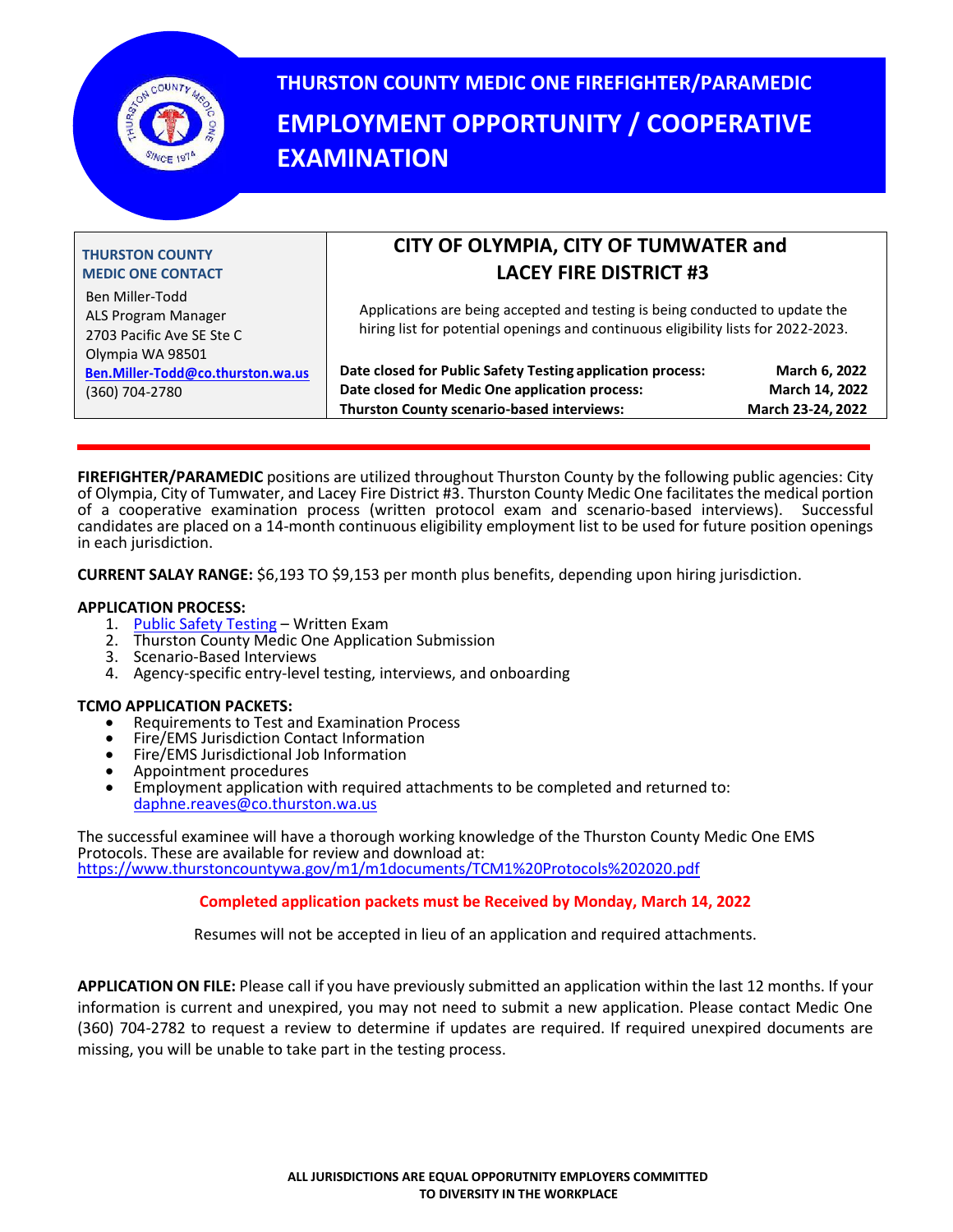

### **Applications are being accepted and testing conducted to update our hiring list for potential openings and continuous eligibility employment lists for 2022-2023**

#### **ELIGIBILITY LIST**

Firefighter/Paramedic positions are utilized throughout Thurston County by the public agencies of the City of Olympia, City of Tumwater and Lacey Fire District #3. Thurston County Medic One facilitates the medical portion of a cooperative examination process (written protocol exam and scenario-based interviews). Successful candidates are placed on a 14-month continuous eligibility list to be used for future position openings for each jurisdiction. *Each jurisdiction has separate governing personnel policies or Civil Service Rules and requires successful completion of a competitive examination(s) to be hired as a Firefighter/Paramedic.*

#### **REQUIREMENTS TO TEST**

- 1) Must be 21 years of age.
- 2) High school graduate OR have earned a GED certificate.
- 3) Valid Public Safety Testing Written Score submitted to: "Lacey Fire Dist #3 / Olympia FD / Tumwater FD (Thurston County Medic One) Firefighter/Paramedic"
- 4) Medic One application with required documents (refer below).
- 5) Complete required testing by City of Olympia, City of Tumwater and/or Lacey Fire District #3 (see #4 & #5 below).

#### **APPLICATION and DOCUMENTS REQUIRED**

- Download application from Thurston County Medic One [https://www.thurstoncountywa.gov/m1/Pages/exam.aspx.](https://www.co.thurston.wa.us/medic1/exam.htm)
- Email [Daphne.Reaves@co.thurston.wa.us, p](mailto:Daphne.Reaves@co.thurston.wa.us,)hone (360) 704-2780 or fax (360) 2781 forquestions.
- Submit a completed [Thurston County Medic One Application](https://www.co.thurston.wa.us/medic1/exam.htm) with all required documents**\*** (resumes not accepted in lieu of application)
- A valid Public Safety Testing written score is required to be submitted to the following agency: "Lacey Fire Dist #3 / Olympia FD / Tumwater FD (Thurston County Medic One) Firefighter/Paramedic"
	- 1) Medic One Employment Application
	- 2) Valid State or federal ID; Washington State Driver's License required at the time of hire
	- 3) Emergency Medical Training Records (form with application)
	- 4) Valid CPAT: [PST CPAT](https://www.publicsafetytesting.com/informationcenter/info/index/page/test-requirements-firefighter-physical/) required by City of Olympia and City of Tumwater or [IAFF approved CPAT](http://client.prod.iaff.org/#contentid%3D8842) test for Lacey Fire District 3 [\(National Testing Network](https://nationaltestingnetwork.com/publicsafetyjobs/cpat_info.cfm) or PST accepted by Lacey FD#3)
	- 5) [Public Safety Testing](https://www.publicsafetytesting.com/) (PST) general education written test [National Testing Network 5 Panel Test](https://nationaltestingnetwork.com/publicsafetyjobs/ntn-test-firefighter.cfm) (Please refer to the application for **specific requirements for each agency**)
	- 6) Hold a current Washington State Paramedic Certification **OR** an unexpired NREMT-P (please refer to the application for specifics)
	- 7) Successfully completed an approved Department of Transportation (DOT) basic Paramedic Course that is CAAHE[P](https://www.caahep.org/Students/Find-a-Program.aspx) [\(Commission on Accreditation of Allied Health Education Programs\)](https://www.caahep.org/Students/Find-a-Program.aspx) accredited
	- 8) Certificate of Paramedic Course Completion
	- 9) Prior to Hire Checklist (form with application)
	- 10) *Out-of-State Applicants only***:** Complete a WA State Department of Health approved 7-hour HIV/AIDS Training Cours[e](https://www.doh.wa.gov/YouandYourFamily/IllnessandDisease/HIV/Training/HIVAIDSTrainingRequirements) [\(https://www.doh.wa.gov/YouandYourFamily/IllnessandDisease/HIV/Training/HIVAIDSTrainingRequirements\)](https://www.doh.wa.gov/YouandYourFamily/IllnessandDisease/HIV/Training/HIVAIDSTrainingRequirements)
	- 11) Veteran's Scoring Criteria (if applicable; form with application)
	- 12) Equal Employment Opportunity/Federal Reporting Information (optional form included with application).

#### **Submit Completed Application Packets to[: daphne.reaves@co.thurston.wa.us](mailto:daphne.reaves@co.thurston.wa.us)**

**\*APPLICATION ON FILE:** Please call if you have previously submitted an application within the last 12 months. If your information is current and unexpired, you may not need to submit a new application. Please contact Medic One (360) 704-2782 to request a review to determine if updates are required. If required unexpired documents are missing, you will be unable to take part in the testing process.

> **ALL JURISDICTIONS ARE EQUAL OPPORUTNITY EMPLOYERS COMMITTED TO DIVERSITY IN THE WORKPLACE**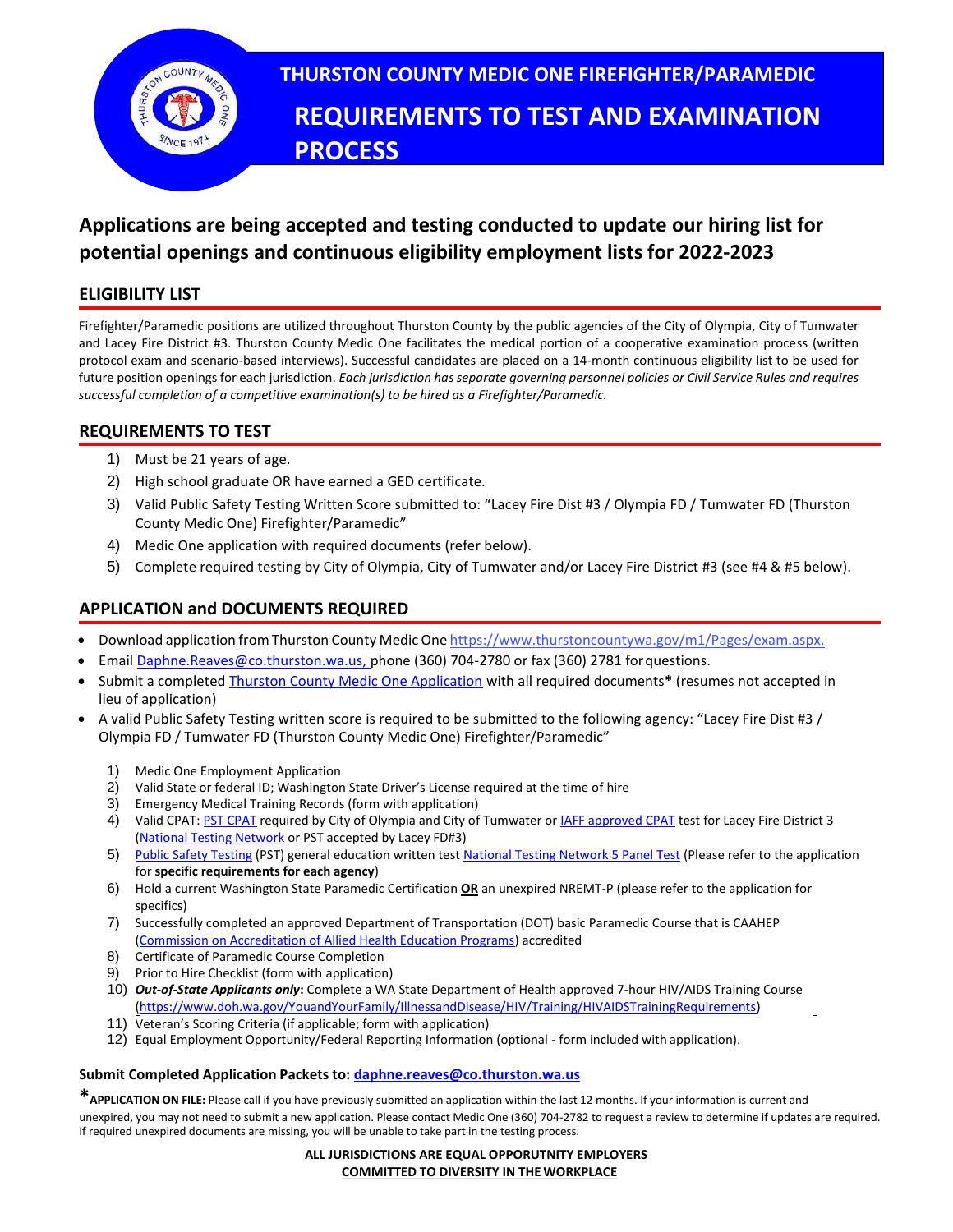#### REQUIREMENTS TO TEST and EXAMINATION PROCESS 2 of 2 | P a g e s

#### **TESTING PROCESS INFORMATION**

The medical examinations will be conducted through a **Scenario-Based Interview**. All candidates who successfully pass the scenario-based interview and have successfully submitted all their required application materials to Medic One, will be placed on the hiring list. The medical examination is administered under the authority of the Thurston County Medic One Medical Program Director. Medical examinations are pass/fail. It is important to note that prior to the completion of on boarding, usually completed during the first 10 shifts as a 3<sup>rd</sup> rider, the candidate will be required to have passed the Thurston County Protocol Test.

#### **PUBLIC SAFETY TESTING WRITTEN EXAMINATION**

The Firefighter Selection Tool (FST™) was designed to measure numerous areas that are related to successful performance as a firefighter. Specifically, the FST™ contains questions covering two broad areas: cognitive abilities and non-cognitive traits. It is important to note that the FST™ does not measure job-specific knowledge or any specific skills that require specialized training. You will not need any specific firefighting knowledge or skills to succeed on the FST™. An overview of the test components can be found at[: https://www.publicsafetytesting.com/information-center/test-requirements-firefighter-written/](https://www.publicsafetytesting.com/information-center/test-requirements-firefighter-written/)

REGISTRATION:<https://www.publicsafetytesting.com/careerpath/positions/firefighter?from=main>

Candidates **MUST** apply to the agency entitled ["Lacey Fire Dist #3 / Olympia FD / Tumwater FD \(Thurston County Medic One\)](https://www.publicsafetytesting.com/departments/thurston-county-medic-one/firefighter-38)  Fi[refighter/Paramedic"](https://www.publicsafetytesting.com/departments/thurston-county-medic-one/firefighter-38) in order to be considered for the scenario-based interview. The top 8 written scores on the FST<sup>™</sup> will be invited to participate in the scenario-based interview.

#### **SCENARIO-BASED INTERVIEW**

The scenario-based interview is conducted by a panel of medical professionals from the Thurston County Medic One System and/or medical community. The interview is scenario-based, with an emphasis on history, patient assessment and treatment. The scenario-based interview is pass/fail. Candidates must successfully complete the Medical Written Examination and the Scenario-Based Interview in order to be placed on the referral list to be forwarded to the hiring jurisdiction.

Please contact MedicOne if you require an accommodation to participate in the scenario-based interview.

**The successful examinee will have a thorough working knowledge of the Thurston County Medic One EMS Protocols**.

#### **CHALLENGES OF SCENARIO-BASED INTERVIEWS**

Resolution of challenges at the lowest possible level is the objective of Thurston County Medic One. Challenges to any portion of the Medical Examination processes will be as follows:

- Initially, candidates may request clarification of examination components or processes from the Medic One ALS Program Manager. Requests must be made within 10 working days of the date of the medical examination(s), by contacting the ALS Program Manager at the Medic One office (360) 704-2780. The ALS Program Manager will respond to the candidate's request within 15 working days of the receipt of request. If the candidate is not satisfied with the response received regarding the concern, the candidate may proceed to the next level of the challenge process by placing a formal challenge in writing to the Thurston County Medic One Director.
- The Director will render a written opinion with 15 working days of receipt of the candidate's written challenge. If the candidate is not satisfied with the response received from the Medic One Director, the candidate may proceed to the next level of the challenge process by placing a written request for review by the Medical Program Director.
- The Medical Program Director will render a written opinion to the candidate within 30 working days of receipt of the candidate's written challenge. If the candidate is not satisfied with the response received from the Medical Program Director, the candidate may proceed to the next level of the challenge process by placing a written request to convene a formal review panel.
- A formal review panel will be convened within 60 days of receipt of the candidate's written request to address challenges to the Medical Program Director's opinion(s). The panel will consist of representatives from the following: Thurston County Paramedic Association, EMS Council appointed physician representative, EMS Council appointed operations representative, and a representative from the Thurston County Civil Service/Prosecutor's office. The findings of the panel will be in writing and will be considered final.

**Challenges may be addressed to: [daphne.reaves@co.thurston.wa.us](mailto:daphne.reaves@co.thurston.wa.us)**

**ALL JURISDICTIONS ARE EQUAL OPPORUTNITY EMPLOYERS COMMITTED TO DIVERSITY IN THE WORKPLACE**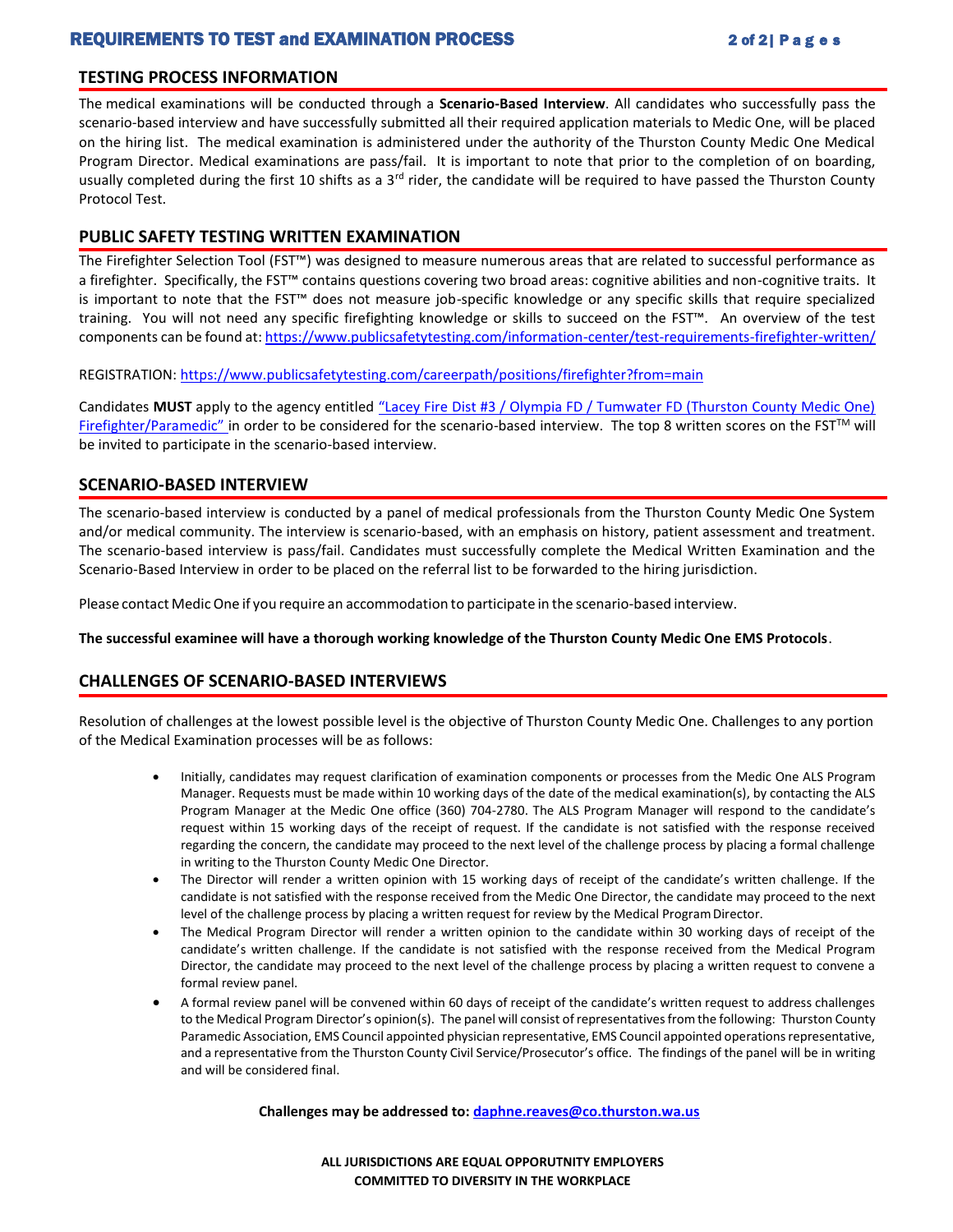

# THURSTON COUNTY MEDIC ONE FIREFIGHTER/PARAMEDIC ALS JURISDICTIONAL CONTACTS AND INFORMATION

## **Thurston County Medic One**

2703 Pacific Ave SE Ste C Olympia WA 98501 [https://www.thurstoncountywa.gov/m1/Pages/](https://www.co.thurston.wa.us/medic1/index.htm) default.aspx (360) 704-2780

### CONTACT INFORMATION JURISDICTIONAL INFORMATION

Thurston County's Medic One EMS System was established in 1974, as the nation's first public countywide tiered response EMS system. It is also the first voter approved, permanent EMS levy funded system in the United States. The system provides for fire service-based basic life support (BLS) and advanced life support (ALS) EMS care and transport services to more than 252.400 residents within the county's 758 square miles.

The Medic One Medical Program Director provides medical oversight, protocols and establishes testing requirements along with the support of the ALS Program Manager. Medic One contracts with three jurisdictions (refer below) to provide ALS support within the county. Through our testing process a paramedic hiring list is established and the jurisdictions may only hire approved candidates.

*Ben Miller-Todd,* ALS Program Manager [Ben.Miller-Todd@co.thurston.wa.us](mailto:Ben.Miller-Todd@co.thurston.wa.us)

#### **Lacey Fire District #3**

1231 Franz St SE Lacey WA 98503 [http://laceyfire.com](http://laceyfire.com/) (360)-491-2410

#### **Human Resources**:

*Teri Perrine*  [tperrine@laceyfire.com](mailto:tperrine@laceyfire.com) (360) 528-2313

### **City of Olympia**

<http://olympiawa.gov/> PO Box 1967 Olympia WA 98507-1967 (360) 753-8447

#### **Human Resources:**

*Carl Watts*  [cwatts@ci.olympia.wa.us](mailto:cwatts@ci.olympia.wa.us) (360) 753-8305 *Nicole Camus*  [ncamus@ci.olympia.wa.us](mailto:ncamus@ci.olympia.wa.us) (360) 753-8213

#### **City of Tumwater**

[https://www.ci.tumwater.wa.us/departments/fire-](https://www.ci.tumwater.wa.us/departments/fire-ems/) [ems/](https://www.ci.tumwater.wa.us/departments/fire-ems/) 555 Israel Rd SW Tumwater WA 98501 (360) 754-5855

#### **Human Resources:**

*James Trujillo*  [humanresources@ci.tumw](mailto:etrimble@ci.tumwater.wa.us)ater.wa.us (360) 754-4122

Lacey Fire District 3 is a junior taxing district that was organized under RCW 52 in 1949. With a call volume of 15,000 per year, the District provides fire protection and emergency services from five neighborhood stations strategically located throughout a 70-mile area. Our dedicated team serves a population of 100,000 residents and is made up of over 120 full time career emergency responders, including firefighters, line officers and firefighterparamedics, as well as 19 administrative members and a cadre of volunteer administrative staff, incident support personnel and firefighters.

The District is located in Lacey, Washington, a culturally diverse community in northeast Thurston County at the southern tip of Puget Sound and adjacent to Olympia, Washington. Seattle, and its suburbs, are 60 miles to the north via Interstate 5. Lacey is home to a robust parks system including championship golf courses, miles of hiking and biking paths, as well as nearby Nisqually National Wildlife Refuge. Lacey also boasts a healthy economy, low crime rate and excellent schools.

The City of Olympia currently has a population of 52,490 people and covers an area of more than 17.69 square miles. Olympia, the State Capital of Washington, is located at the southern tip of Puget Sound. Founded in 1850, early growth was stimulated by the rapid development of the lumber industry. In 1853, Olympia became the territorial capital of the newly established Washington Territory. When Washington achieved statehood in 1889, Olympia was selected as the State Capital. As a result, Olympia became the governmental center of the state.

Fire and emergency medical protection is provided by 4 strategically located fire stations. These stations house four first line engine companies: 1 Ladder, 2 paramedic units, and a variety of specialized equipment and reserve apparatus. The full-time staff of the Olympia Fire Department consists of 101 employees.

Tumwater has a population of 24,600 (2020) and covers approximately 18 square miles. The Tumwater Fire Department responds to all types of emergencies, ranging from fire suppression, medical, hazardous materials, and crash fire rescue. Tumwater is an inclusive department that provides services from two fire stations with a staff of 45 responders.

As a Thurston County Medic One system partner, Advanced Life Support (ALS) certified firefighter paramedics respond to medical emergencies in the city and county and are fully cross-trained as firefighters. Paramedic services are also provided to the Rochester/Grand Mound area under contract with Thurston County Medic One.

**ALL JURISDICTIONS ARE EQUAL OPPORUTNITY EMPLOYERS COMMITTED TO DIVERSITY IN THE WORKPLACE**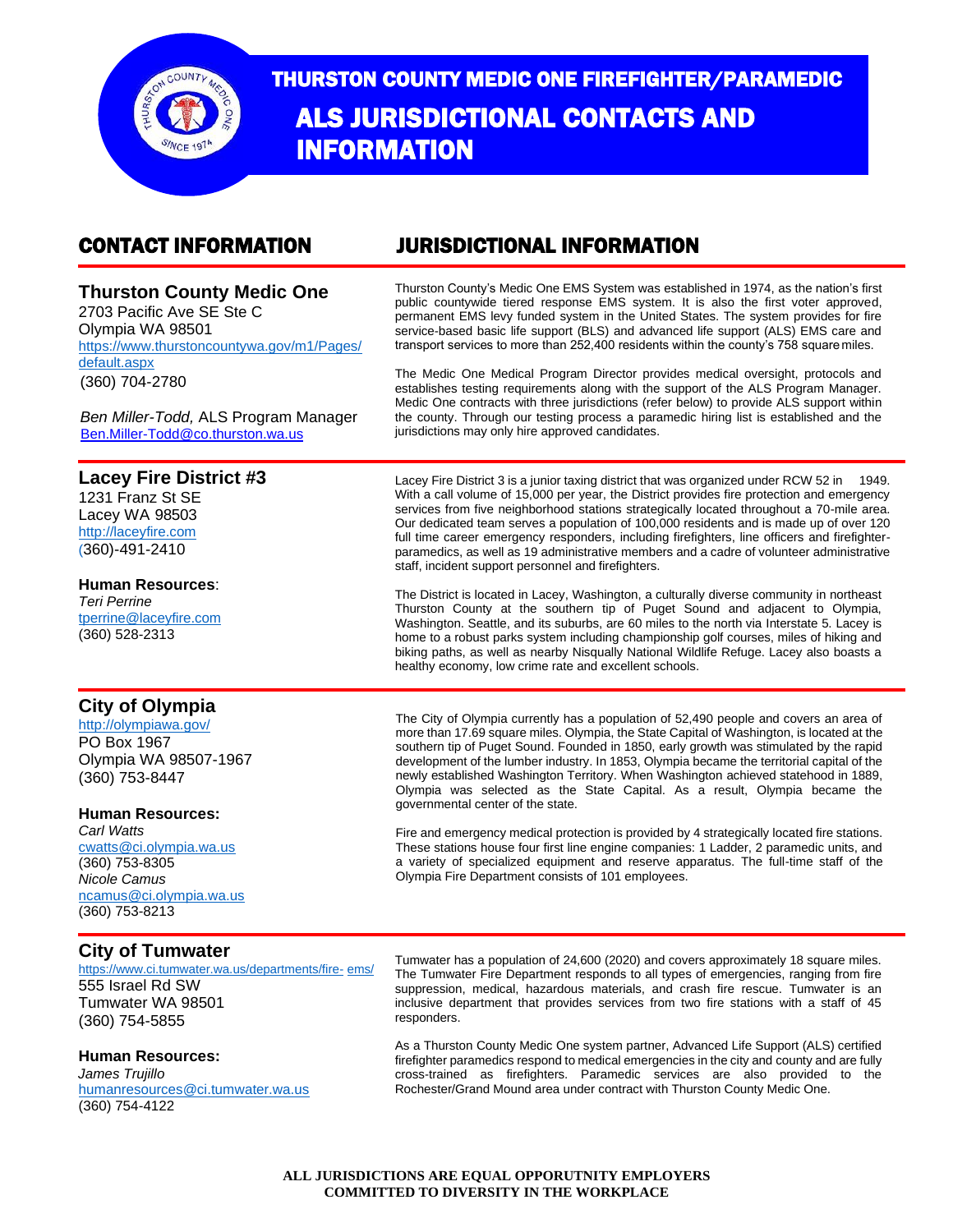### **FIREFIGHTER/PARAMEDIC**

**Form 'A' (Application Packet Checklist)**

**Applicant Name: Date:**

On the list provided below, please check each itemincluded with your application packet. **In order for you to participate in the examination processes, all items must be received by the deadline.**

### **PLEASE ARRANGE AND SUBMIT APPLICATION MATERIAL IN THE FOLLOWING ORDER**

|              | Application Packet Checklist (Form A): Please place this checklist on top of your application packet, followed by:                                                                                                                                                                                                                                                              |
|--------------|---------------------------------------------------------------------------------------------------------------------------------------------------------------------------------------------------------------------------------------------------------------------------------------------------------------------------------------------------------------------------------|
|              | Employment Application (Form B) – NOTE: A resume may be included, but will NOT be accepted in lieu of the<br>Application Packet and required attachments. Application forms from other jurisdictions or agencies will not be<br>accepted. Please remember to SIGN your application form.                                                                                        |
| $\mathsf{L}$ | Photo Identification – Legible Copy of an unexpired State or Federally issued form of identification (Driver's License,<br>Passport or Military ID).                                                                                                                                                                                                                            |
|              | Emergency Medical Training Record - (Form C).                                                                                                                                                                                                                                                                                                                                   |
| $\Box$       | Candidate Physical Ability Test (CPAT) – copy of an unexpired CPAT certification with application. Please refer to<br>Form D - 'Prior to Hire' for specific agency requirements.                                                                                                                                                                                                |
| $\perp$      | Paramedic Certification - Copy of either:                                                                                                                                                                                                                                                                                                                                       |
|              | Washington State Certification, OR<br>1)                                                                                                                                                                                                                                                                                                                                        |
|              | Your Current State Certification AND current National Registry of Emergency Medical Technicians-Paramedic<br>2)<br>(NREMT-P) certification. IF last NREMT test is more than 12 months from the date of the examination, an NREMT<br>Assessment test will be required (WAC 246-976-142 OR                                                                                        |
|              | If you have just graduated from an accredited paramedic program, please submit a copy of your National Registry<br>3)<br>card along with your certificate of completion. Contact the officer for further direction.                                                                                                                                                             |
|              | Certificate of Completion – Copy of certificate of completion of DOT paramedic training program from a Commission<br>Accreditation of Allied Health Education Programs (CAAHEP) which can be confirmed<br>at:<br>on<br>http://www.caahep.org/Find-An-Accredited-Program/ (Washington State DOH requirement for certification.)                                                  |
| $\mathsf{L}$ | HIV/AIDS and Hepatitis B Education and Training for Non-Washington State Candidates ONLY: Out of State<br>applicants must complete and include a printed certificate of completion for a WA State DOH Verification of Training<br>of HIV/AIDS and Hepatitis B Education (minimum 7 hours) (RCW 70.24). You can find this information and<br>resources using the following link: |
|              | http://www.doh.wa.gov/YouandYourFamily/IllnessandDisease/HIVAIDS/Prevention/Training                                                                                                                                                                                                                                                                                            |
|              | Prior to Hire Checklist - (Form D)                                                                                                                                                                                                                                                                                                                                              |
|              | Veteran's Scoring Criteria (Form E) – <i>If applicable</i> – Include a copy of Form DD 214.                                                                                                                                                                                                                                                                                     |
|              | Equal Employment Opportunity/Federal Reporting Information - (optional) Form F - EEO Reporting.                                                                                                                                                                                                                                                                                 |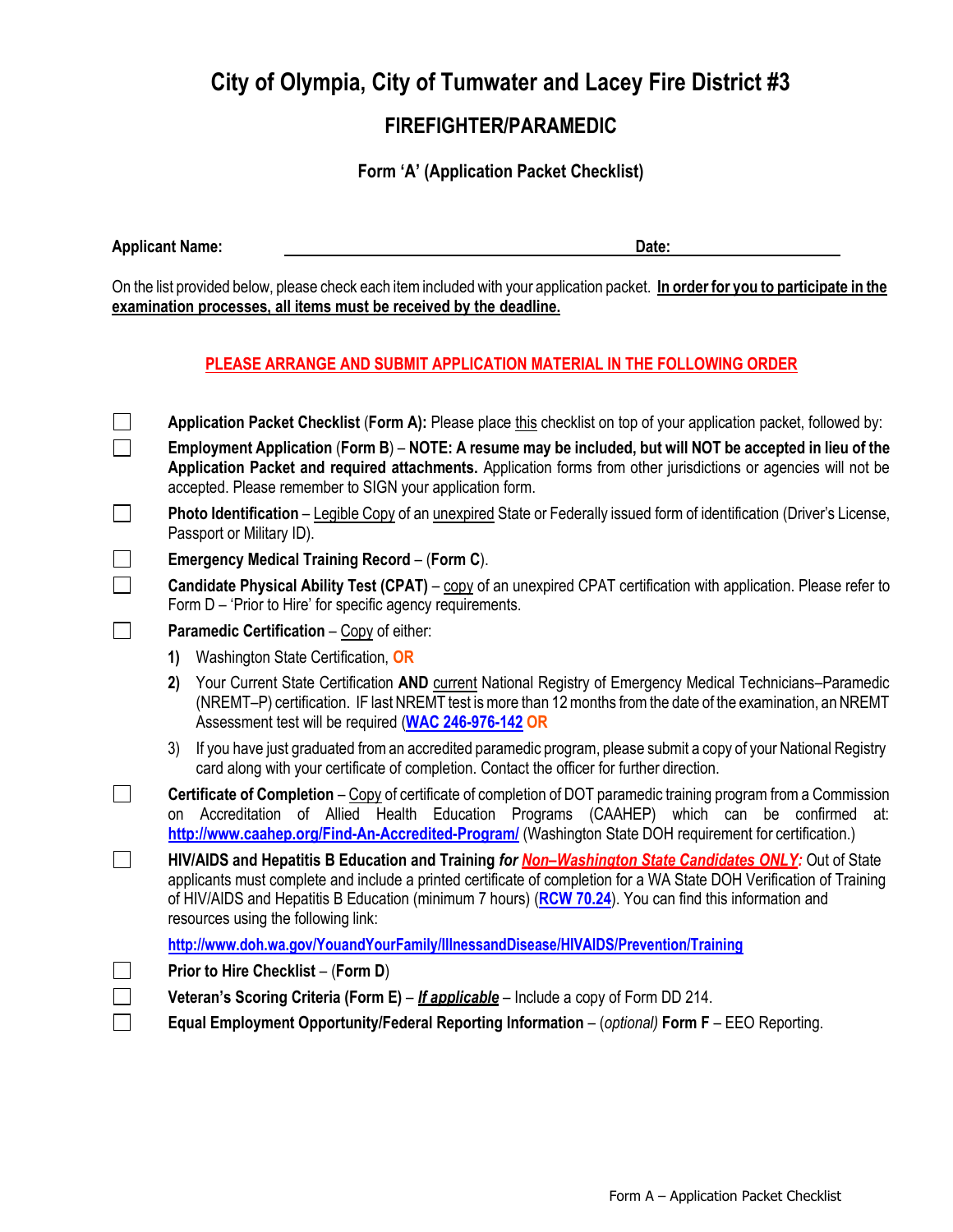### **FIREFIGHTER/PARAMEDIC**

#### **Return completed application packet to: Thurston County Medic One 2703 Pacific Avenue SE, Suite C Olympia WA 98501**

#### **Completed applications must be received or postmarked by the deadline listed in the announcement. A resume will not be accepted in lieu of this application and required attachments.**

In compliance with Federal and State Laws and equal employment opportunities guidelines, applicants are considered for employment on the basis of qualifications and demonstrated abilities without regard to race, creed, color, sex, national origin, age, marital status, medical condition or physical characteristics.

- 1. **Please type or print legibly**. Answer each question completely. A resume may be attached for information, but will not take the place of the completed application form. Please notify the Medic One Office (360) 704-2782 immediately of any change in your telephone number or address.
- 2. Applications will be screened and testing scheduled by the Medic One Office. Persons selected for testing will be notified by mail. Formal notification may not be sent to unsuccessful candidates.

| <b>Name</b>                                                                                                                            |                                                                                                                        |       |                                    |       |     |  |  |  |
|----------------------------------------------------------------------------------------------------------------------------------------|------------------------------------------------------------------------------------------------------------------------|-------|------------------------------------|-------|-----|--|--|--|
|                                                                                                                                        | Last                                                                                                                   | First |                                    | MI    |     |  |  |  |
| <b>Address</b>                                                                                                                         |                                                                                                                        |       |                                    |       |     |  |  |  |
|                                                                                                                                        | Street                                                                                                                 |       | City                               | State | Zip |  |  |  |
| <b>Home or Message Phone</b>                                                                                                           |                                                                                                                        |       | <b>Business or Alternate Phone</b> |       |     |  |  |  |
| <b>Email Address</b>                                                                                                                   |                                                                                                                        |       |                                    |       |     |  |  |  |
| Are you legally eligible for employment in the U.S.A.? $\Box$ Yes $\Box$ No If yes, verification will be required by hiring authority. |                                                                                                                        |       |                                    |       |     |  |  |  |
|                                                                                                                                        | Are claiming Veteran's Preference?<br>Yes<br>IN o If so, please complete and attach Form F to your application packet. |       |                                    |       |     |  |  |  |

### **EDUCATION AND TRAINING HIGHEST GRADE COMPLETED 9 10 11 12 GED**

| <b>COLLEGES OR UNIVERSITIES ATTENDED</b>                                                 | <b>MAJOR</b> | <b>DEGREES OR DIPLOMAS</b> |
|------------------------------------------------------------------------------------------|--------------|----------------------------|
|                                                                                          |              |                            |
|                                                                                          |              |                            |
|                                                                                          |              |                            |
|                                                                                          |              |                            |
|                                                                                          |              |                            |
|                                                                                          |              |                            |
| <b>OTHER RELATED TRAINING</b>                                                            |              |                            |
| SPECIAL LICENSES OR CERTIFICATES - List type, state<br>where issued and expiration dates |              |                            |
| MACHINERY - List machinery operated which is necessary or<br>useful to this position     |              |                            |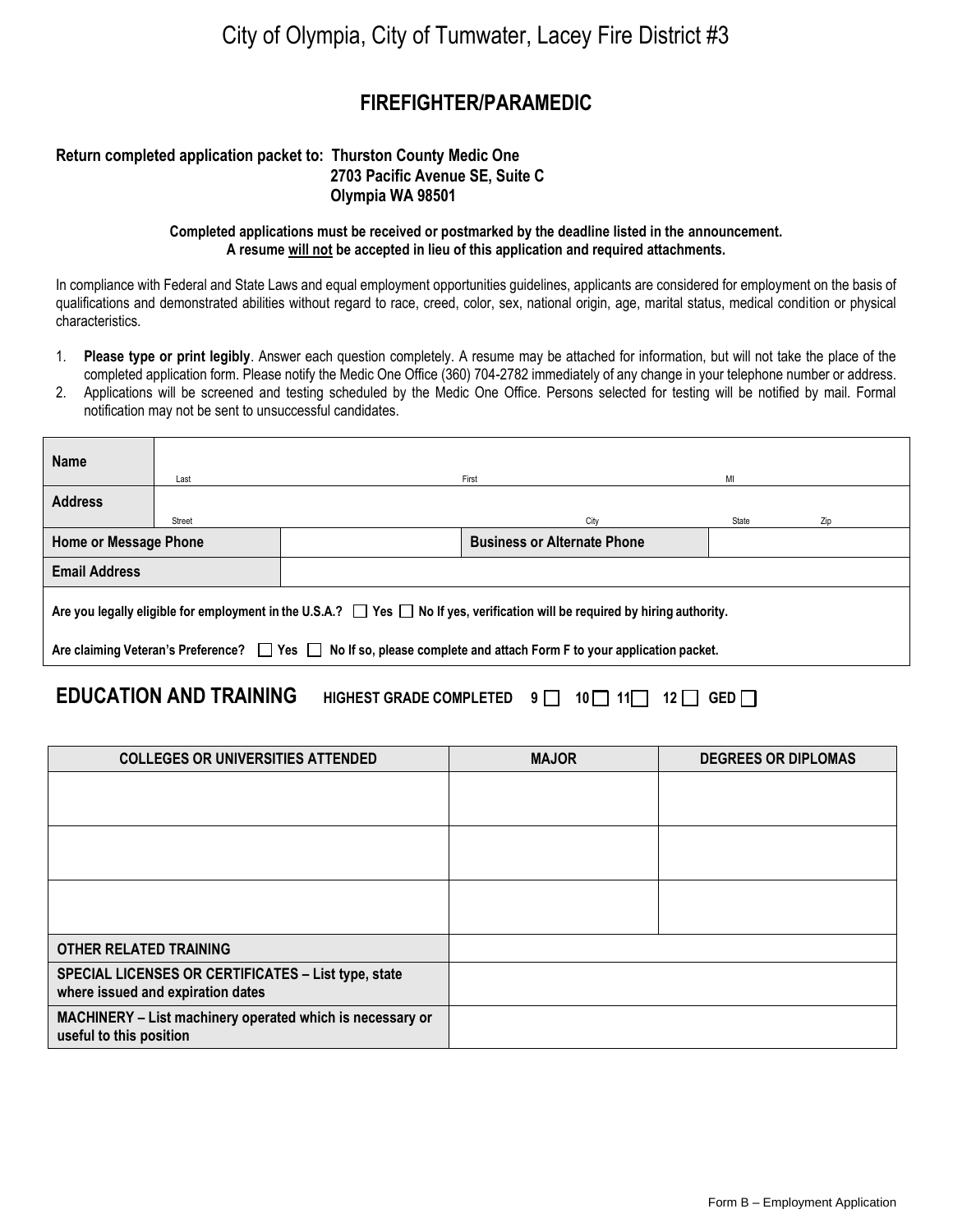## **EMPLOYMENT HISTORY List present and past employment, beginning with most recent.**

| Position                  | From<br>(date)        | To<br>(date) |  | <b>Reason for Leaving</b> |
|---------------------------|-----------------------|--------------|--|---------------------------|
| Name & Address of Company |                       |              |  |                           |
|                           | <b>Primary Duties</b> |              |  |                           |
|                           |                       |              |  |                           |
|                           |                       |              |  |                           |
| Telephone                 |                       |              |  |                           |
| Supervisor                |                       |              |  |                           |

| Position                  | From<br>(date)        | To<br>(date) |  | <b>Reason for Leaving</b> |
|---------------------------|-----------------------|--------------|--|---------------------------|
| Name & Address of Company |                       |              |  |                           |
|                           | <b>Primary Duties</b> |              |  |                           |
|                           |                       |              |  |                           |
|                           |                       |              |  |                           |
| Telephone                 |                       |              |  |                           |
| Supervisor                |                       |              |  |                           |

| Position                  | From<br>(date)        | To<br>(date) |  | <b>Reason for Leaving</b> |
|---------------------------|-----------------------|--------------|--|---------------------------|
| Name & Address of Company |                       |              |  |                           |
|                           | <b>Primary Duties</b> |              |  |                           |
|                           |                       |              |  |                           |
|                           |                       |              |  |                           |
| Telephone                 |                       |              |  |                           |
| Supervisor                |                       |              |  |                           |

**Have you been convicted of a misdemeanor or felony within the last seven years that would tend to have a direct bearing on this position?**

**YES NO If yes, please explain:**

**Note**: A conviction record will not disqualify you from employment unless such record would reasonably affect your fitness for the job.

I understand that misrepresentation of any of my answers or statements will result in cancellation of my application, or if employed, will be cause for dismissal.

I authorize all previous employers to furnish any of the employing jurisdictions my record, reason for leaving and all information they may have concerning me and I hereby release them and the employing jurisdictions from all liability or any damage whatsoever arising therefrom. I authorize investigation of all statements in this application.

I understand that I am advised to notify the Medic One Office Manager (360) 704-2780 if I feel I will need assistance or accommodation to participate in completing the application or testing process.

Signature Date **Date of the Contract of Contract Contract of Contract Contract Contract Only and Date Only and D**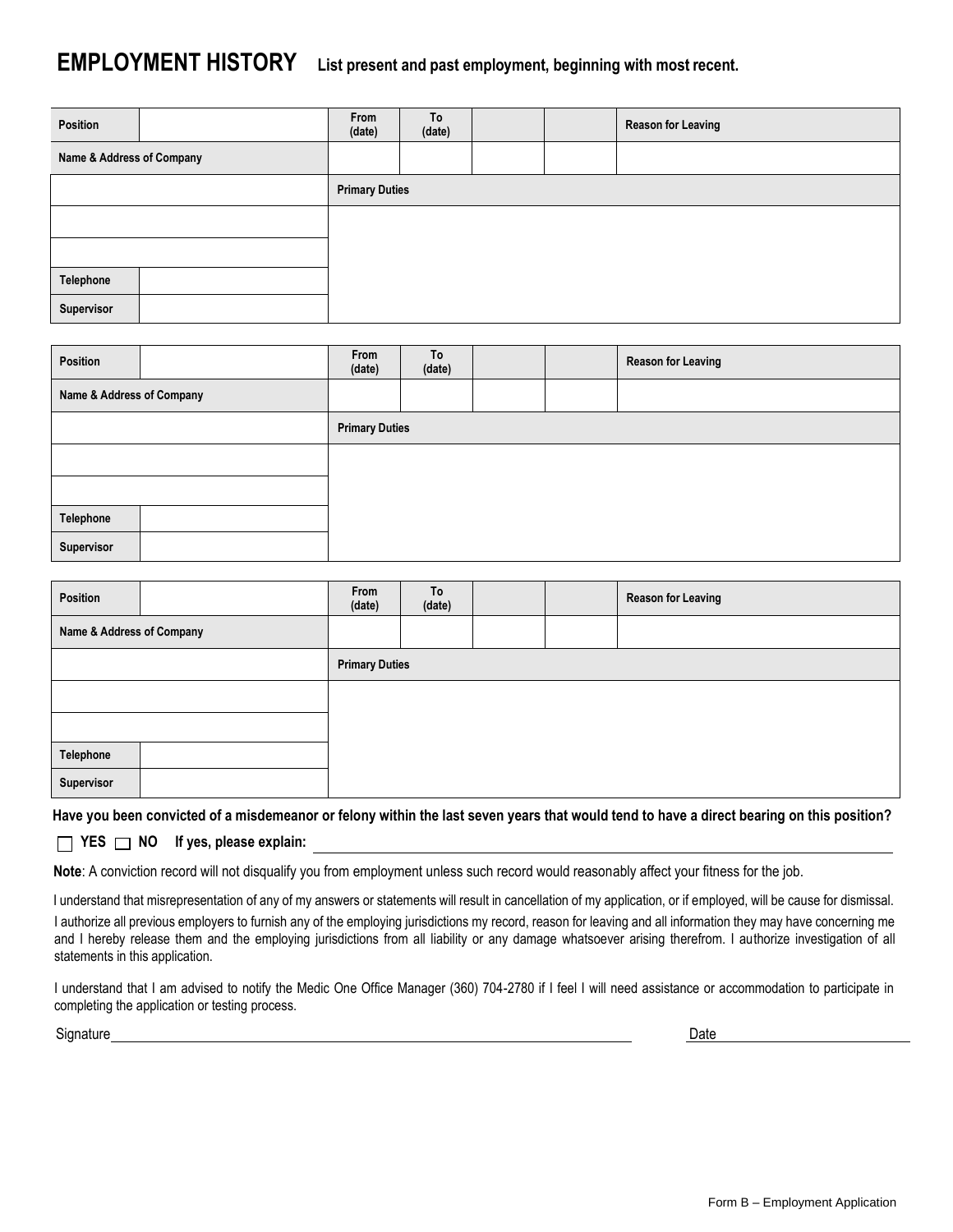### **FIREFIGHTER/PARAMEDIC**

### **Form 'C' (Emergency Medical Training Record)**

| <b>Applicant Name:</b>       |                               | Date:                         |
|------------------------------|-------------------------------|-------------------------------|
|                              | <b>BASIC EMT TRAINING</b>     |                               |
| <b>Training Organization</b> |                               |                               |
| <b>Completion Date</b>       |                               |                               |
| <b>EMT Work Experience</b>   | # months or years             | Average # calls per shift     |
| <b>Type of Service</b>       | <b>Fire Dept</b><br>Ambulance | <b>Police</b><br><b>Other</b> |

| <b>PARAMEDIC TRAINING INFORMATION</b>                                  |  |                                                     |  |                                      |  |  |
|------------------------------------------------------------------------|--|-----------------------------------------------------|--|--------------------------------------|--|--|
| <b>Training Institution</b>                                            |  |                                                     |  |                                      |  |  |
| <b>Graduation Date</b>                                                 |  | Have you maintained certification since graduation? |  | $\blacksquare$ Yes $\blacksquare$ No |  |  |
| If no, please explain                                                  |  |                                                     |  |                                      |  |  |
| <b>State of Certification</b>                                          |  | <b>State Certification Expiration Date</b>          |  |                                      |  |  |
| <b>National Registry Certification Expiration Date (if applicable)</b> |  |                                                     |  |                                      |  |  |

| <b>PARAMEDIC WORK EXPERIENCE</b>                                     |                                         |                        |  |  |  |  |  |  |  |  |
|----------------------------------------------------------------------|-----------------------------------------|------------------------|--|--|--|--|--|--|--|--|
| # Shifts/Months<br># Hours/Shifts<br><b>Status</b><br># Months/Years |                                         |                        |  |  |  |  |  |  |  |  |
| Volunteer                                                            |                                         |                        |  |  |  |  |  |  |  |  |
| <b>Part Time</b>                                                     |                                         |                        |  |  |  |  |  |  |  |  |
| <b>Full Time</b>                                                     |                                         |                        |  |  |  |  |  |  |  |  |
| <b>Type of Service</b>                                               | Ambulance<br><b>Fire Dept</b><br>$\sim$ | <b>Police</b><br>Other |  |  |  |  |  |  |  |  |

| How many times have you performed the following procedures? |                        |                    |  |  |  |  |
|-------------------------------------------------------------|------------------------|--------------------|--|--|--|--|
| <b>PROCEDURE</b>                                            | <b>DURING TRAINING</b> | <b>PRESENT JOB</b> |  |  |  |  |
| <b>ET Intubations</b>                                       |                        |                    |  |  |  |  |
| <b>Emergency Cricothyrotomy/Tracheotomy</b>                 |                        |                    |  |  |  |  |
| Subclavian/Internal Jugular                                 |                        |                    |  |  |  |  |
| <b>Flutter Valves</b>                                       |                        |                    |  |  |  |  |
| Other (list)                                                |                        |                    |  |  |  |  |
| Other (list)                                                |                        |                    |  |  |  |  |

**Other information pertaining to your education or skills that you would like us to know:**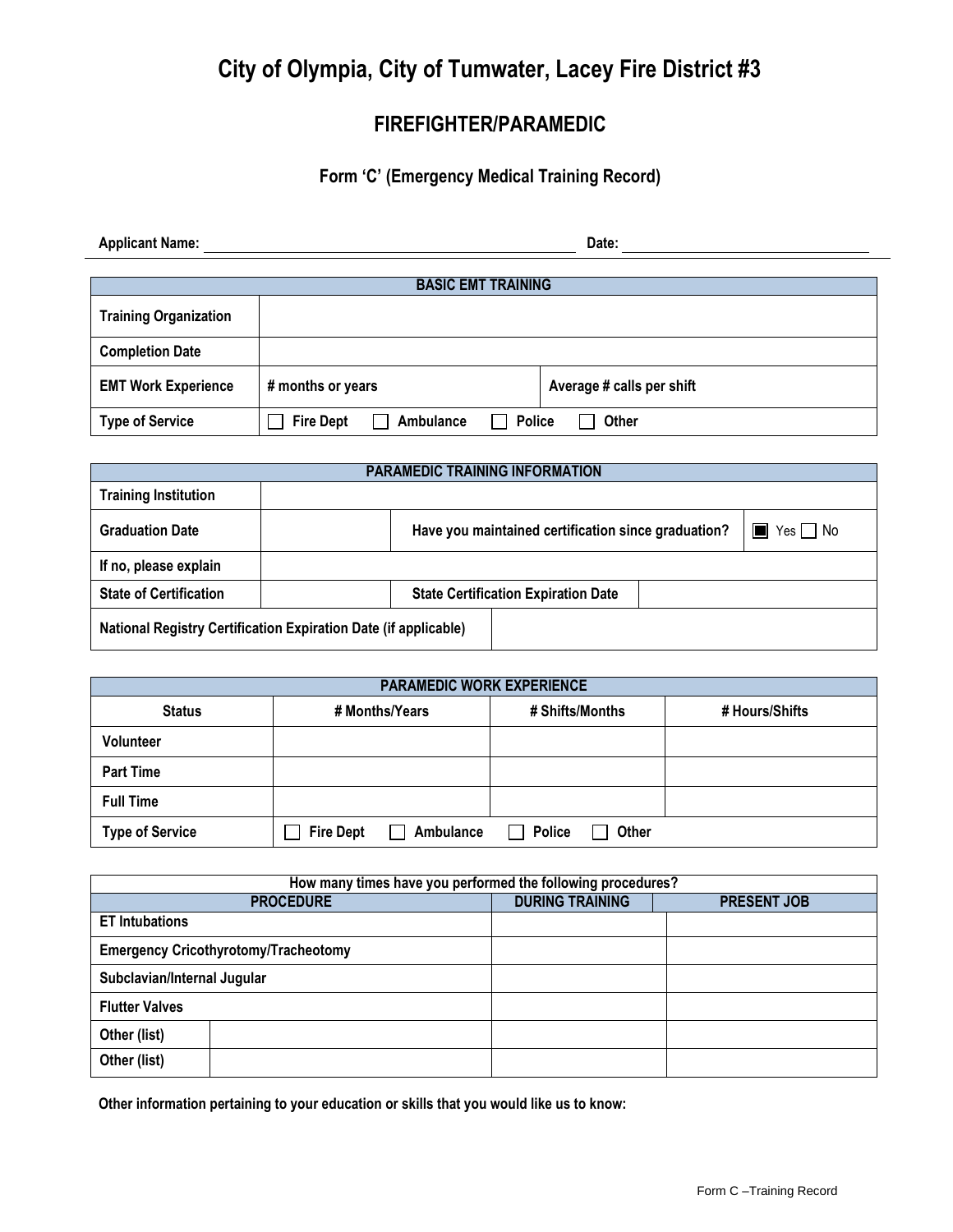### **FIREFIGHTER/PARAMEDIC**

### **Form 'D' (Prior to Hire)**

**Applicant Name: \_\_\_\_\_\_\_\_\_\_\_\_\_\_\_\_\_\_\_\_\_\_\_\_\_\_\_\_\_\_\_\_\_\_ Date: \_\_\_\_\_\_\_\_\_\_\_\_\_\_\_\_\_\_\_\_\_\_\_\_\_\_\_\_\_\_\_\_**

- **This checklist must be returned with your completed application.**
- **Please read and initial each item in ink to indicate your understanding and/or willingness to meet these requirements.**
- **Please provide a written explanation for any areas not checked.**
	- 1. If not Washington State certified, applicants will be required to be **National Registry of Emergency Medical Technicians/Paramedic (NREMT-P) certified**. (See NREMT-P certification requirements on the Employment Opportunity and Competitive Examination notice and/or Form A – Paramedic Certification.)
	- 2. Candidates may be required to take a **psychological exam**. This exam will be at the discretion of the individual hiring agency.
	- 3. Candidates are required to take a pass/fail physical agility test (CPAT) to qualify for an ALS agency interview. Please provide a copy of your **unexpired CPAT** (if available). The candidate will not qualify for an interview unless an unexpired CPAT is included with your application packet. Agency requirements are as follows: **Olympia FD and Tumwater FD**: Public Safety Testing only. **Lacey FD3**: Will accept any IAFF/IAFC CPAT (i.e. Public Safety Testing, National Testing Network, Bates).
	- 4. Candidates will be required to **take and pass a medical physical examination** at the time of selection, prior to hire.
	- 5. At the time of selection and prior to hire, the candidate will be required to **demonstrate, on a pass/fail basis, certain medical manipulative skills and situation analysis skills** in either the OPERATING ROOM or EMERGENCY ROOM to the satisfaction of the Medical Program Director or his designee.
	- 6. In accordance with the **Immigration Reform and Control Act, Section 274A,** all new employees must show employment eligibility verification to work in the United States and verify identity. Applicants are advised that this documentation must be submitted within 72 hours of the date of hire. This is a condition of employment with all hiring entities. New employees will be advised of acceptable documents to verify identity and work authorization.
	- 7. In accordance with RCW 43.43.830-845, **criminal background investigation(s)** may be conducted on each applicant prior to hire. An excluded provider search on the Office of inspector General List of Excluded Individuals/Entities and the General Services Administration Excluded Parties List may be conducted in accordance with contractor-specific requirements.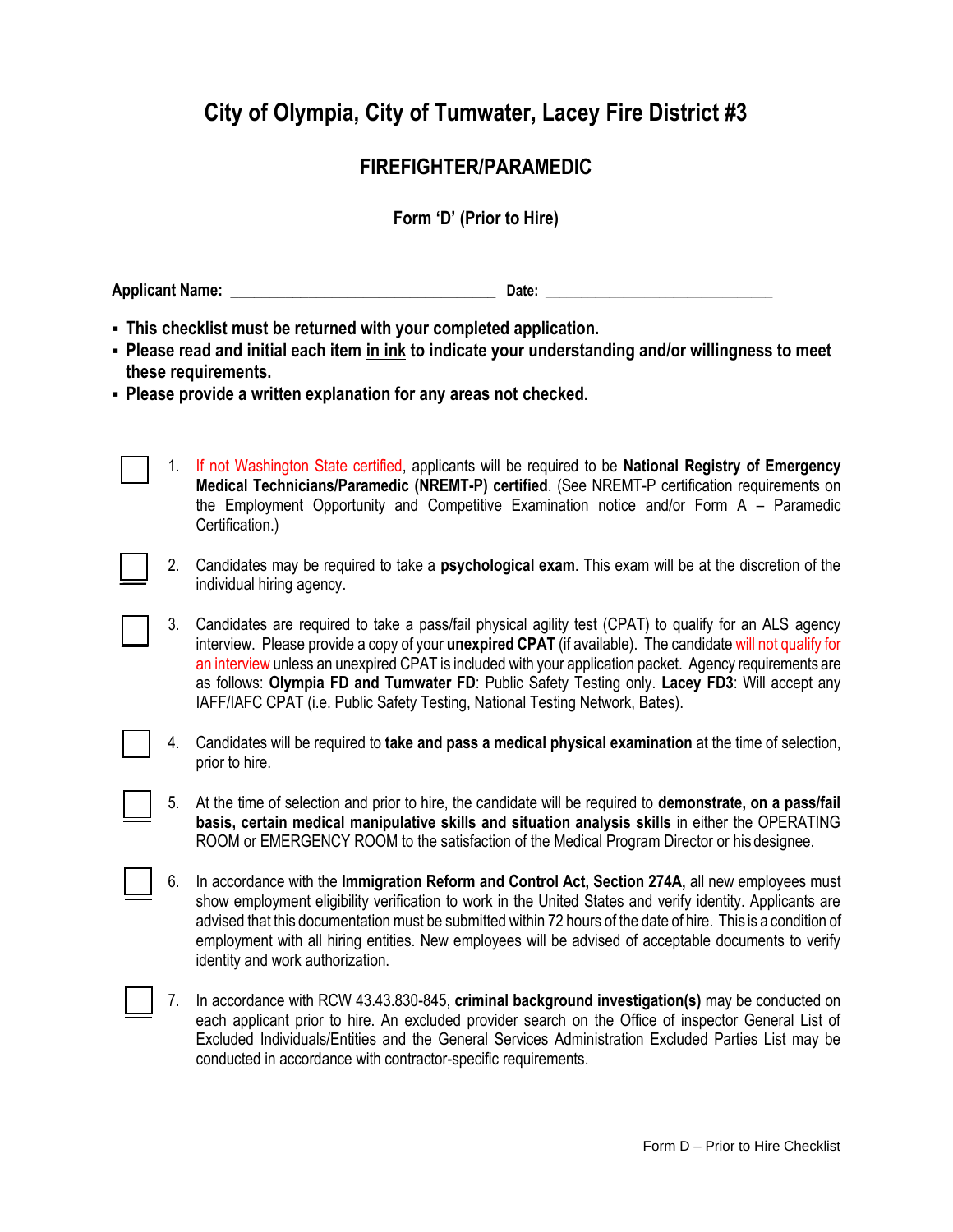## **FIREFIGHTER/PARAMEDIC**

### **Form 'E' (Veteran's Scoring Criteria Declaration)**

| 1)        | I certify that I have been released from active duty and that I received an honorable discharge, received<br>a discharge for physical reasons with an honorable record, or I have been released from active military<br>service with evidence of service other than that for which an undesirable, bad conduct or dishonorable<br>discharge was given. | Yes                              | No        |
|-----------|--------------------------------------------------------------------------------------------------------------------------------------------------------------------------------------------------------------------------------------------------------------------------------------------------------------------------------------------------------|----------------------------------|-----------|
|           | If you answered "NO" to question #1, you do not need to complete or submit this form.                                                                                                                                                                                                                                                                  |                                  |           |
| 2)        | I hereby claim 10% veteran's scoring criteria because I have served during one of the following periods of<br>war or hostile environments and am NOT receiving military retirement and I answered "yes" to question<br>#1 on this form.                                                                                                                | T Yes<br><b>Dates of Service</b> | No.       |
|           |                                                                                                                                                                                                                                                                                                                                                        |                                  |           |
|           |                                                                                                                                                                                                                                                                                                                                                        |                                  |           |
|           |                                                                                                                                                                                                                                                                                                                                                        |                                  |           |
|           |                                                                                                                                                                                                                                                                                                                                                        |                                  |           |
|           |                                                                                                                                                                                                                                                                                                                                                        |                                  |           |
|           | Iraq/Afghanistan                                                                                                                                                                                                                                                                                                                                       |                                  |           |
|           | Hostile Environment (check below)<br>Bosnia, Operation Joint Endeavor<br>Invasion of Grenada<br>Haiti, Operation Uphold Democracy<br>Crisis in Lebanon<br>Somalia, Operation Restore Hope<br>Panama, Operation Just Cause                                                                                                                              |                                  |           |
| 3)        | I hereby claim 5% veteran's scoring criteria because I did not serve during a period of war or in a hostile<br>environment as listed in #2 above, or because I am receiving military retirement and I answered "yes" to<br>question #1 on this form.                                                                                                   | Yes                              | No        |
| 4)        | Have you previously claimed veteran's preference or scoring criteria to be appointed to a position with a<br>county or municipal government or other political subdivision of the State?                                                                                                                                                               | Yes                              | <b>No</b> |
| 5)        | I realize that reserve components, Washington State Guard and National Guard service for less than six<br>continuous months is not regarded as active duty.                                                                                                                                                                                            | Yes                              | <b>No</b> |
| 6)        | I certify the above data to be true to the best of my knowledge and understand that by falsely claiming<br>Veteran's Scoring Criteria I subject myself to removal from a register or dismissal from employment.                                                                                                                                        | Yes                              | No        |
| $\bigcap$ | I acknowledge that is my responsibility to provide an appropriate copy of form DD 214 with this document<br>as proof of my claim to Veteran's Scoring Criteria.                                                                                                                                                                                        | Yes                              | No        |
|           |                                                                                                                                                                                                                                                                                                                                                        |                                  |           |

Date: **Date:** 2008 **Date:** Position applied for: Firefighter/Paramedic

Printed Name: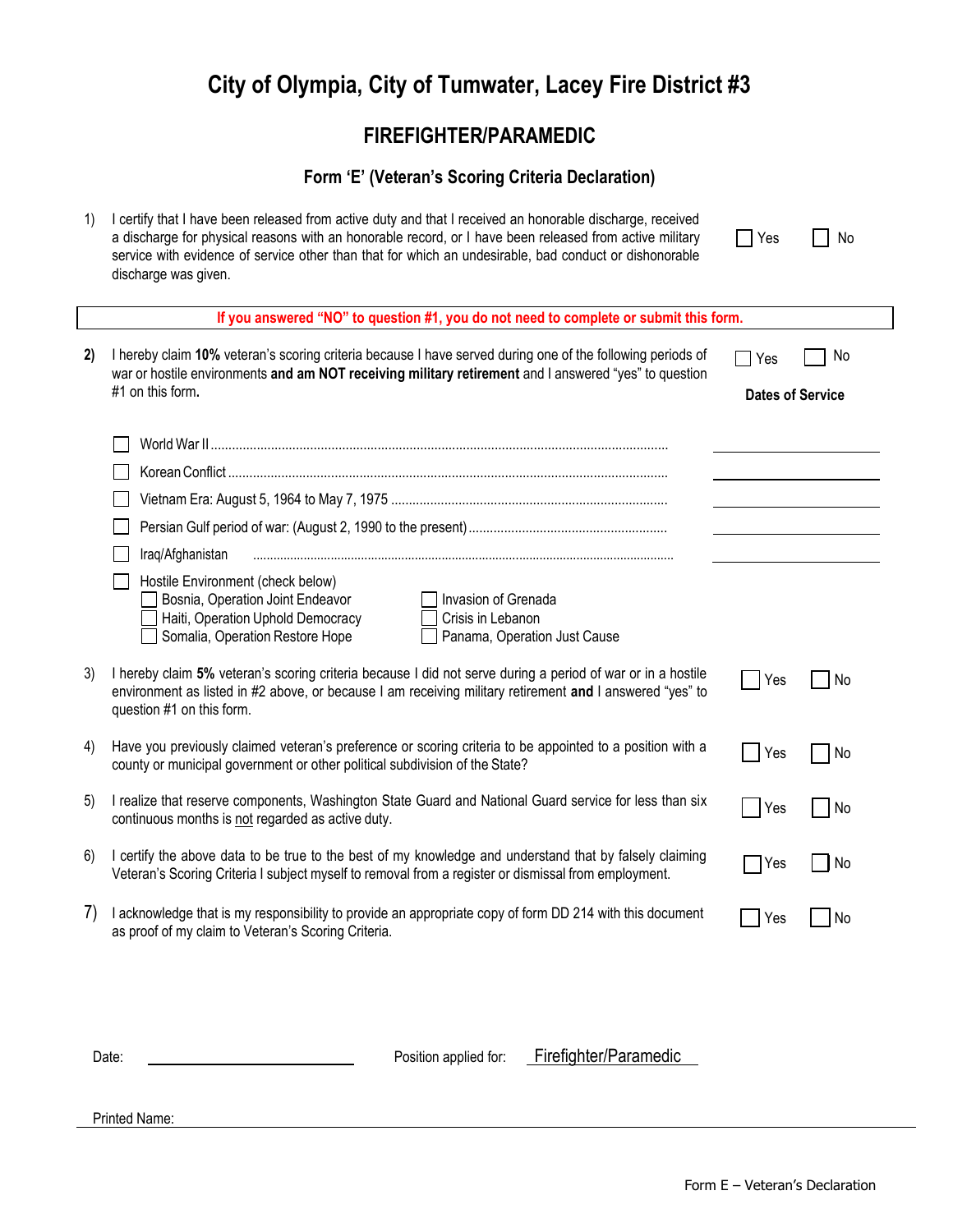Signature: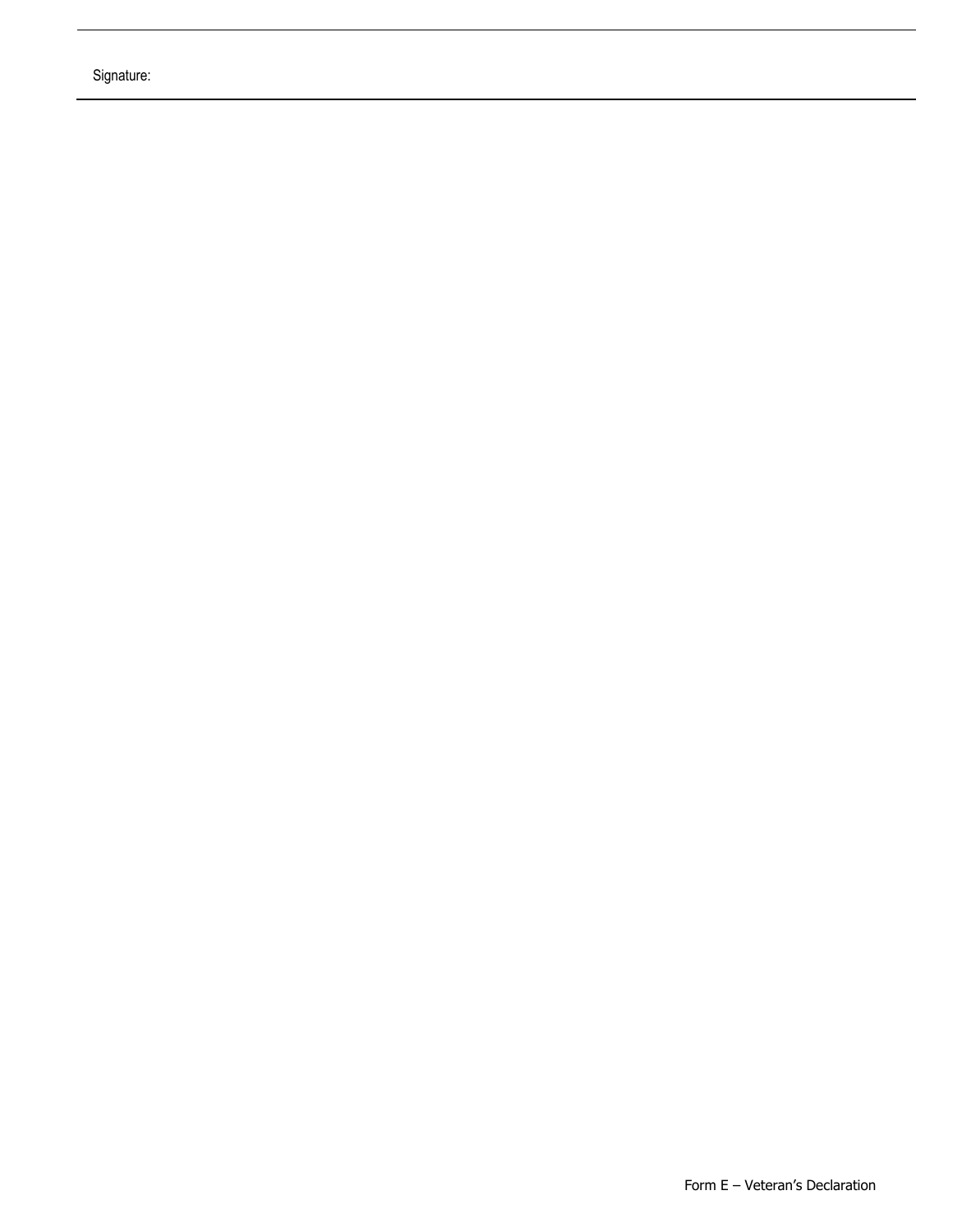### **FIREFIGHTER/PARAMEDIC**

Form 'F' (Equal Employment Opportunity Federal Reporting)

The information requested below will be separated from your application and used for statistical purposes only. It will enable the jurisdictions to evaluate their recruitment process in light of federal and state equal employment opportunity laws. **Your cooperation is strictly voluntary.** Your application will be reviewed whether or not you provide this information. Thank you for your assistance.

| Position applied for:                                                                                                                         | Firefighter/Paramedic                                                                                              |                                    |                 |
|-----------------------------------------------------------------------------------------------------------------------------------------------|--------------------------------------------------------------------------------------------------------------------|------------------------------------|-----------------|
| Sex:                                                                                                                                          | Male                                                                                                               | Female                             |                 |
| <b>Ethnic Origin:</b>                                                                                                                         | African-American                                                                                                   | White                              | Native American |
|                                                                                                                                               | Hispanic Origin<br>Other (specify)                                                                                 | Asian-American or Pacific Islander |                 |
| <b>Persons with Disability</b><br>Do you have a physical or mental impairment that<br>substantially limits one or more major life activities? |                                                                                                                    | Yes                                | No              |
| <b>Veteran Status</b>                                                                                                                         |                                                                                                                    |                                    |                 |
| Are you a veteran?                                                                                                                            |                                                                                                                    | Yes                                | <b>No</b>       |
| Are you a disabled veteran?                                                                                                                   |                                                                                                                    | Yes                                | <b>No</b>       |
| Do you possess an Expeditionary Medal?                                                                                                        |                                                                                                                    | Yes                                | No              |
|                                                                                                                                               | Have you served during any time of declared war of<br>the United States, or in any expedition of the armed forces? | Yes                                | <b>No</b>       |
| -If so, please list:                                                                                                                          |                                                                                                                    |                                    |                 |
| -Discharge date from active duty?                                                                                                             |                                                                                                                    |                                    |                 |
| How did you learn of this job?                                                                                                                |                                                                                                                    |                                    |                 |
| Website - which one?                                                                                                                          |                                                                                                                    |                                    |                 |
|                                                                                                                                               | Professional Journal - which one?                                                                                  |                                    |                 |
|                                                                                                                                               | Personnel Office - which one?                                                                                      |                                    |                 |
| Friend                                                                                                                                        |                                                                                                                    | Other                              |                 |